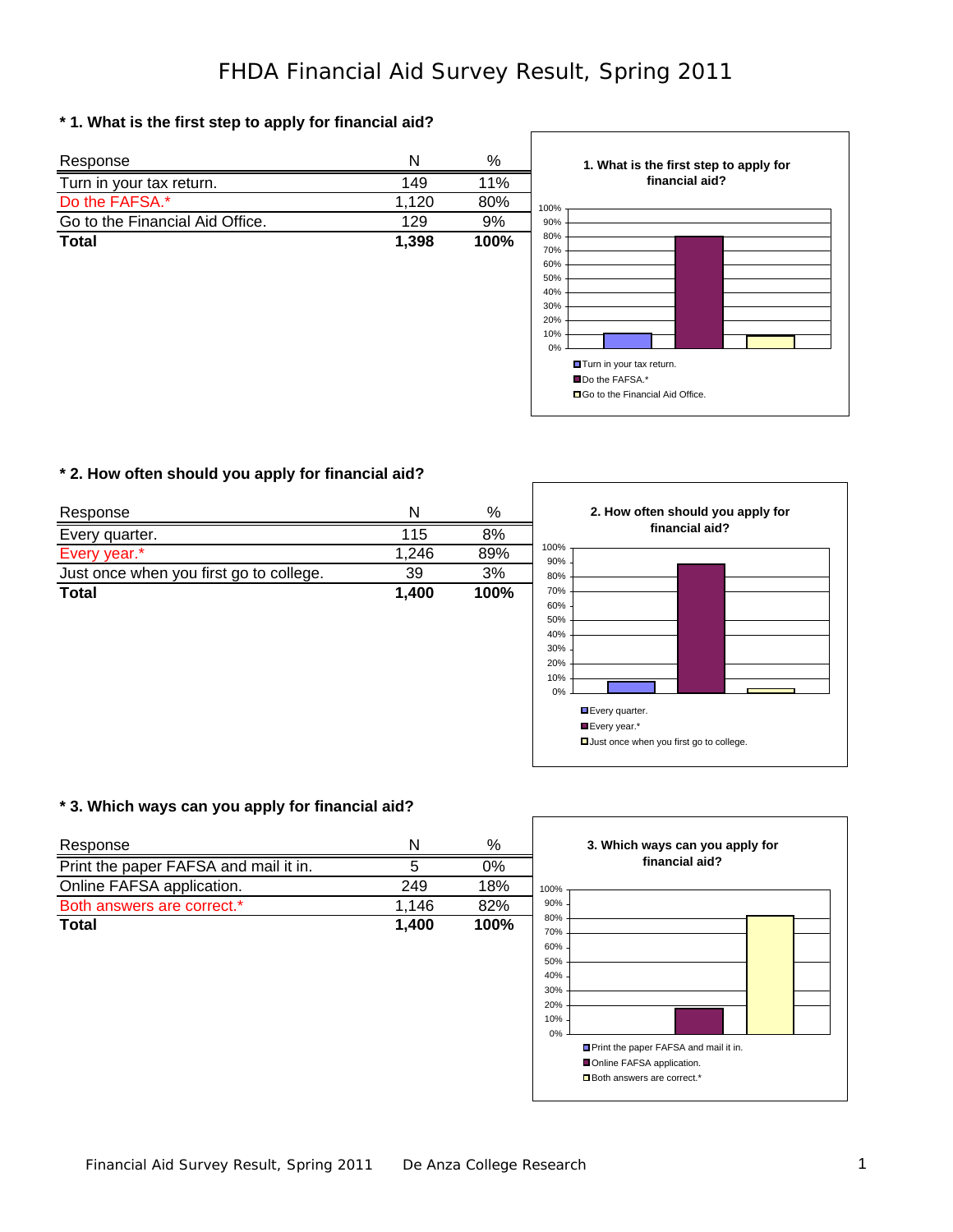# **\* 4. What would NEVER happen after you do the FAFSA?**

| Response                                                                   | N     | $\%$ | 4. What would NEVER happen after you                         |
|----------------------------------------------------------------------------|-------|------|--------------------------------------------------------------|
| 1= You get an email from the US Department<br>of Education.                | 134   | 10%  | do the FAFSA?<br>100%                                        |
| 2= You get an email from the Financial Aid<br>Office.                      | 41    | 3%   | 90%<br>80%<br>70%                                            |
| 3= You get a letter from the president of De<br>Anza or Foothill College.* | 845   | 61%  | 60%<br>50%                                                   |
| 4= You get a letter from the CA Student Aid<br>Commission.                 | 179   | 13%  | 40%<br>30%<br>20%                                            |
| 5= You have to add another college if you<br>change your mind.             | 193   | 14%  | 10%<br>0%                                                    |
| <b>Total</b>                                                               | 1,392 | 100% | $\blacksquare$<br>$\blacksquare$ 1<br>П2<br>$\Box 3^*$<br>■4 |
|                                                                            |       |      |                                                              |

# **\* 5. What happens immediately after you do the FAFSA?**

| Response                                                                                                                                                 | N     | %    | 5. What happens immediately after you    |
|----------------------------------------------------------------------------------------------------------------------------------------------------------|-------|------|------------------------------------------|
| 1= You get an email from both the US<br>Department of Education and from De Anza<br>or Foothill with instructions.*                                      | 1,218 | 87%  | do the FAFSA?<br>100%<br>90%             |
| 2= Money shows up in your bank account<br>after you enroll in classes.                                                                                   | 23    | 2%   | 80%<br>70%<br>60%                        |
| 3= You have to go in to the Financial Aid<br>Office to let them know you are enrolled in<br>classes so that your disbursements are<br>scheduled on time. | 154   | 11%  | 50%<br>40%<br>30%<br>20%<br>10%          |
| <b>Total</b>                                                                                                                                             | 1,395 | 100% | 0%<br>$\blacksquare$<br>1 *<br>$\square$ |
|                                                                                                                                                          |       |      |                                          |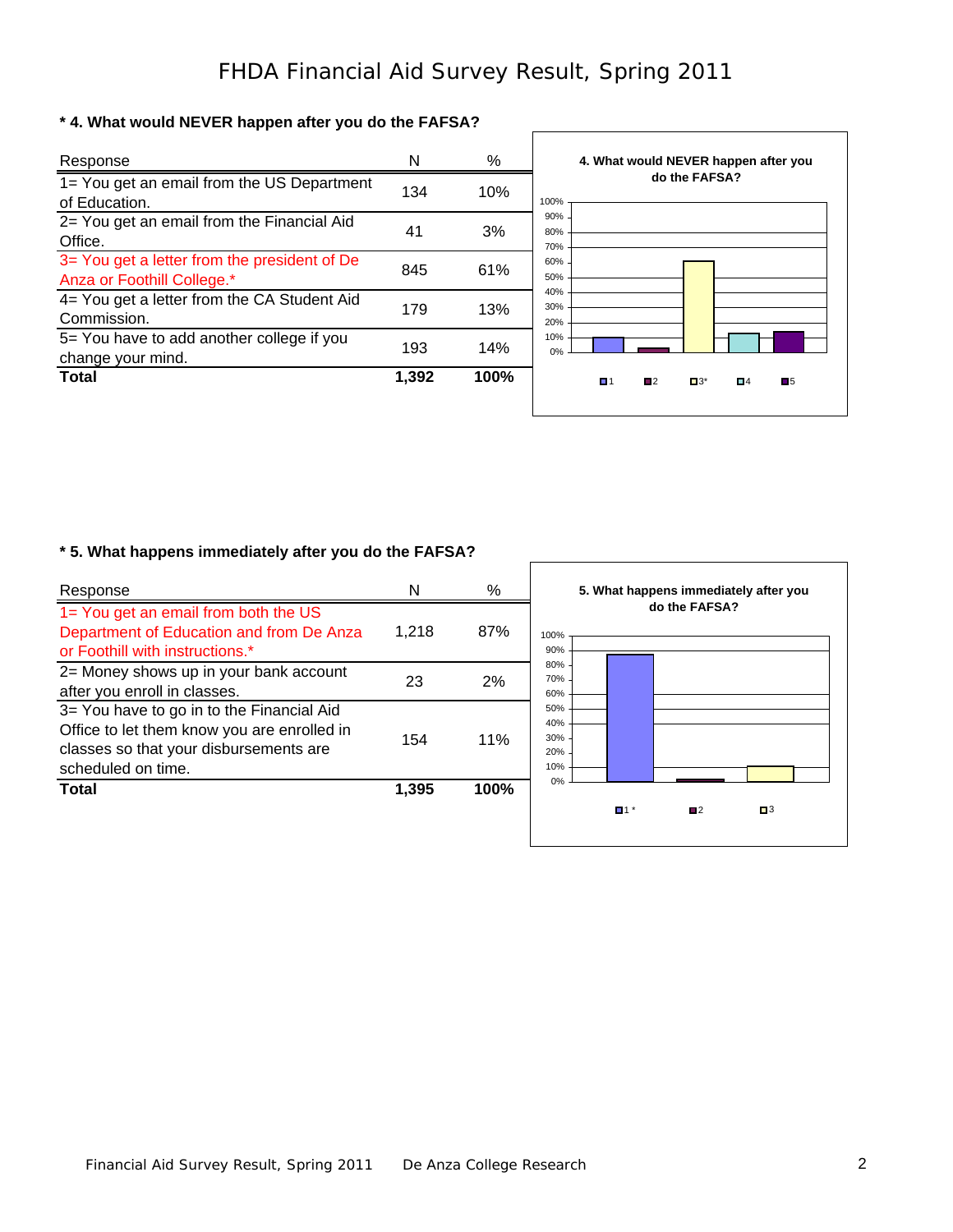$\sqrt{ }$ 

#### **\* 6. Where do you find out what other financial aid documents you are required to turn in?**

| Response               | N     | $\%$ |
|------------------------|-------|------|
| At FAFSA.gov.          | 275   | 20%  |
| At FinAid.org.         | 17    | 1%   |
| At MyPortal.fhda.edu.* | 1,093 | 78%  |
| At CalGrant.edu.       | 17    | 1%   |
| <b>Total</b>           | 1.402 | 100% |

**6. Where do you find out what other financial aid documents you are required to turn in?**



#### **\* 7. What does it mean if you see red flags on the Financial Aid tab at MyPortal.fhda.edu?**

| Response                                | N     | ℅    |
|-----------------------------------------|-------|------|
| You are the winner of a scholarship.    |       | 1%   |
| You need to turn in that document.*     | 1.311 | 94%  |
| You are not eligible for financial aid. | 75    | 5%   |
| Total                                   | 1.395 | 100% |

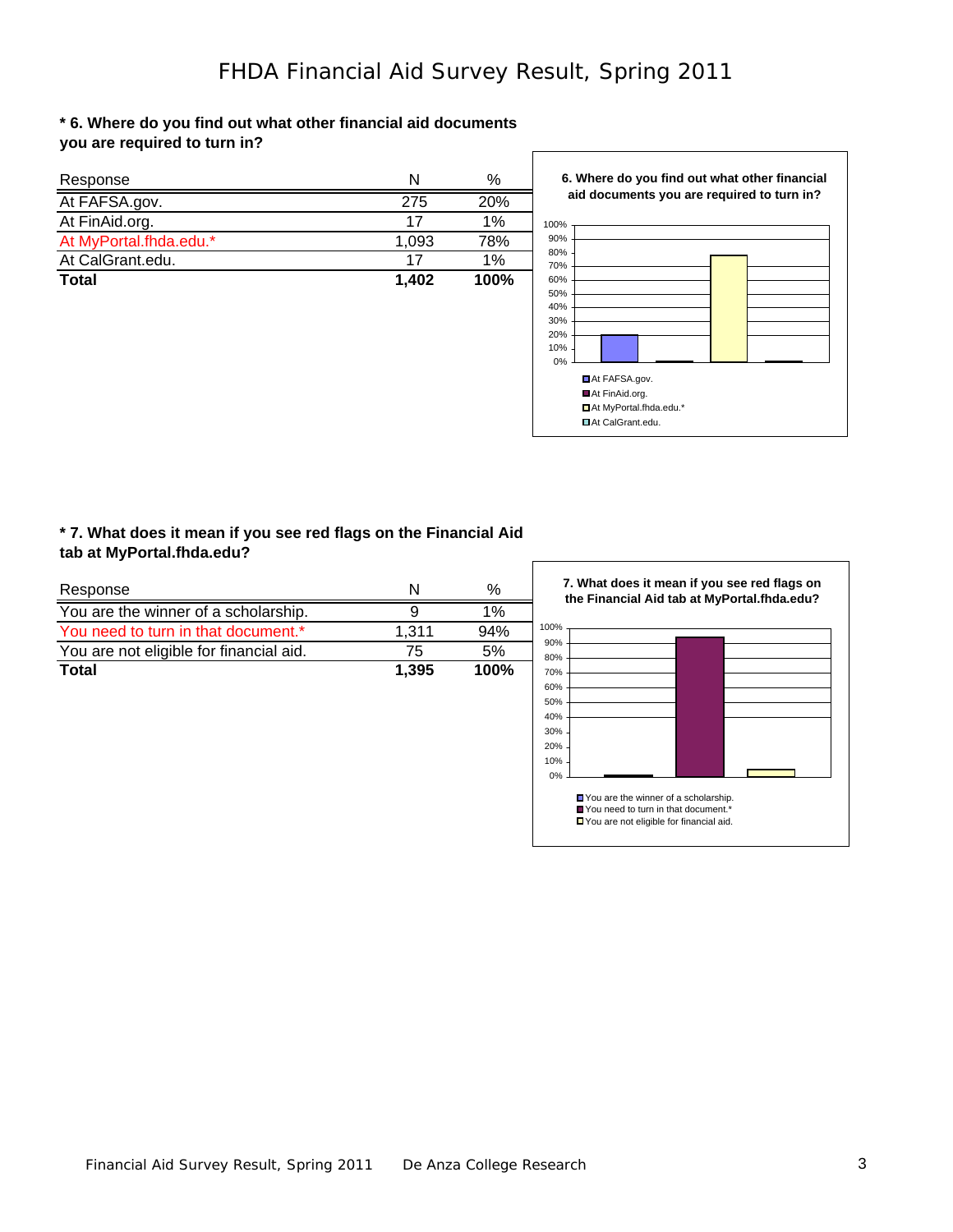$\Gamma$ 

### **\* 8. How do you know if you are awarded financial aid?**

| Response                                   | N     | ℅          |
|--------------------------------------------|-------|------------|
| They will call you or text you and let you |       | $1\%$      |
| know.                                      |       |            |
| They will send you an email and let you    | 316   | <b>23%</b> |
| know.                                      |       |            |
| They will send you a letter and let you    |       |            |
| know.                                      | 87    | 6%         |
| You have to check online at                |       |            |
| MyPortal.fhda.edu.*                        | 984   | 71%        |
| <b>Total</b>                               | 1,394 | 100%       |



#### **\* 9. How can you increase the amount of your awards?**

| Response                                            | N     | ℅    |
|-----------------------------------------------------|-------|------|
| You can't. You are already awarded the<br>maximum.* | 1.079 | 78%  |
| You can refuse loans.                               | 71    | 5%   |
| You can refuse grants.                              | 22    | 2%   |
| You can always ask for more of anything.            | 220   | 16%  |
| <b>Total</b>                                        | 1,392 | 100% |

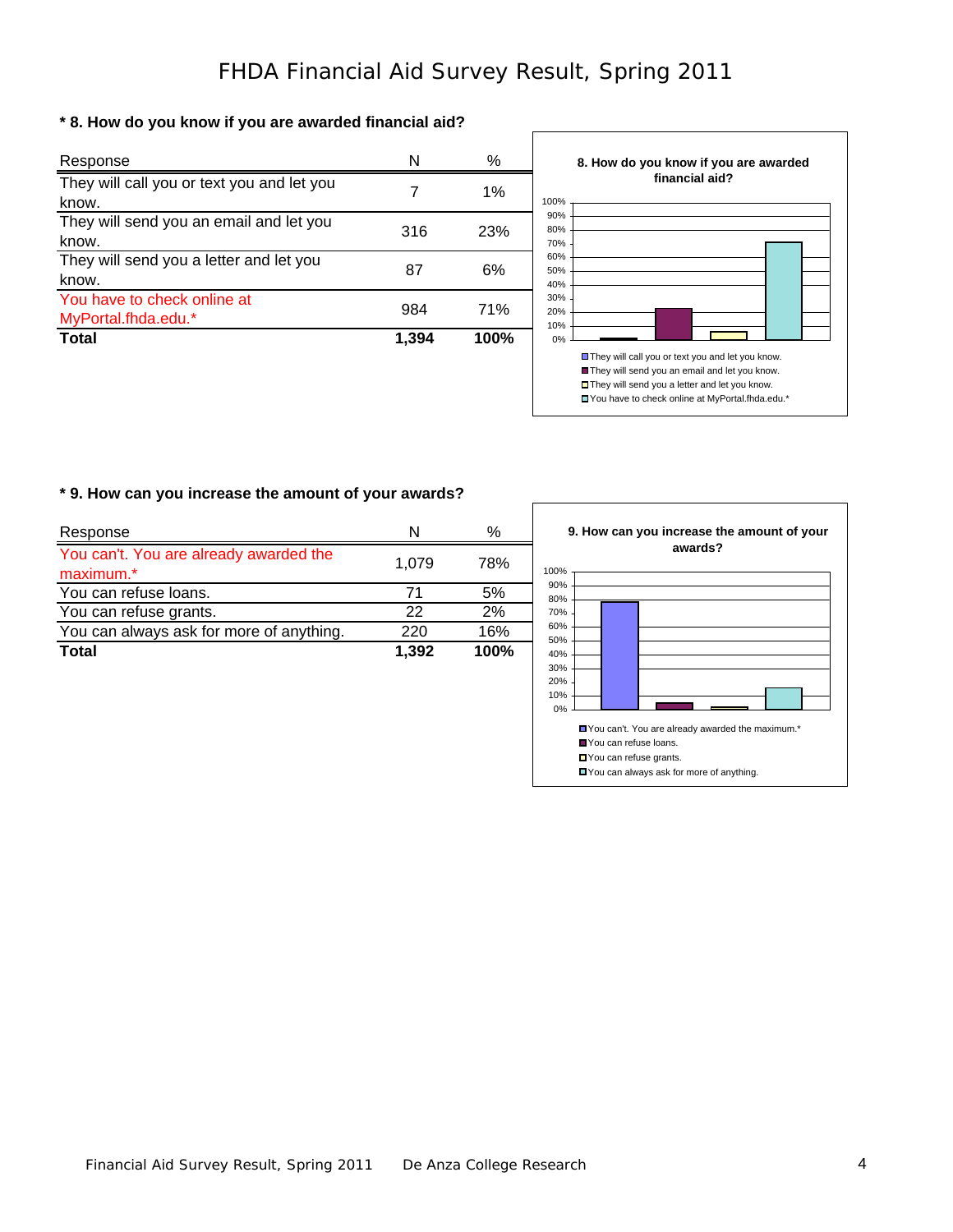## **\* 10. How do you know when you will get financial aid money?**

| Response                                                                                                                    | N     | %     | 10. How do you know when you will get                                     |
|-----------------------------------------------------------------------------------------------------------------------------|-------|-------|---------------------------------------------------------------------------|
| 1= They will call you or text you and let you<br>know.                                                                      | 9     | $1\%$ | financial aid money?<br>100%                                              |
| 2= They will send you an email and let you<br>know.                                                                         | 210   | 15%   | 90%<br>80%                                                                |
| 3= You can check the regular refund<br>schedule on the website but it also depends<br>on your enrollment and award status.* | 495   | 35%   | 70%<br>60%<br>50%<br>40%                                                  |
| $4=$ You have to check online at<br>MyPortal.fhda.edu.                                                                      | 528   | 38%   | 30%<br>20%<br>10%                                                         |
| 5= You have to check at DeAnza.edu or<br>Foothill.edu.                                                                      | 41    | 3%    | 0%<br>$\blacksquare$ 1<br>■6<br>$\Box$ 3 *<br>$\blacksquare$<br>■5<br>О 4 |
| 6= You have to check the Financial Aid<br>Office website at your college.                                                   | 112   | 8%    |                                                                           |
| Total                                                                                                                       | 1,395 | 100%  |                                                                           |

## **\* 11. How will you get your financial aid money?**

| Response                                                                                                      | N     | %    | 11. How will you get your financial aid                      |
|---------------------------------------------------------------------------------------------------------------|-------|------|--------------------------------------------------------------|
| 1= You line up once a week at the Financial<br>Aid Office to pick up a check.                                 | 29    | 2%   | money?<br>100%                                               |
| 2= All the money goes to the Cashier and<br>they keep it for your expenses.                                   | 91    | 7%   | 90%<br>80%                                                   |
| 3= You sign up with Higher One Bank to get<br>a bank account or have it sent it to your own<br>bank account.* | 1.014 | 73%  | 70%<br>60%<br>50%<br>40%                                     |
| 4= They mail you a check.                                                                                     | 248   | 18%  | 30%<br>20%                                                   |
| <b>Total</b>                                                                                                  | 1,382 | 100% | 10%<br>0%                                                    |
|                                                                                                               |       |      | $\blacksquare$<br>$\blacksquare$<br>Π4<br>$\blacksquare$ 3 * |
|                                                                                                               |       |      |                                                              |

 $\mathsf{r}$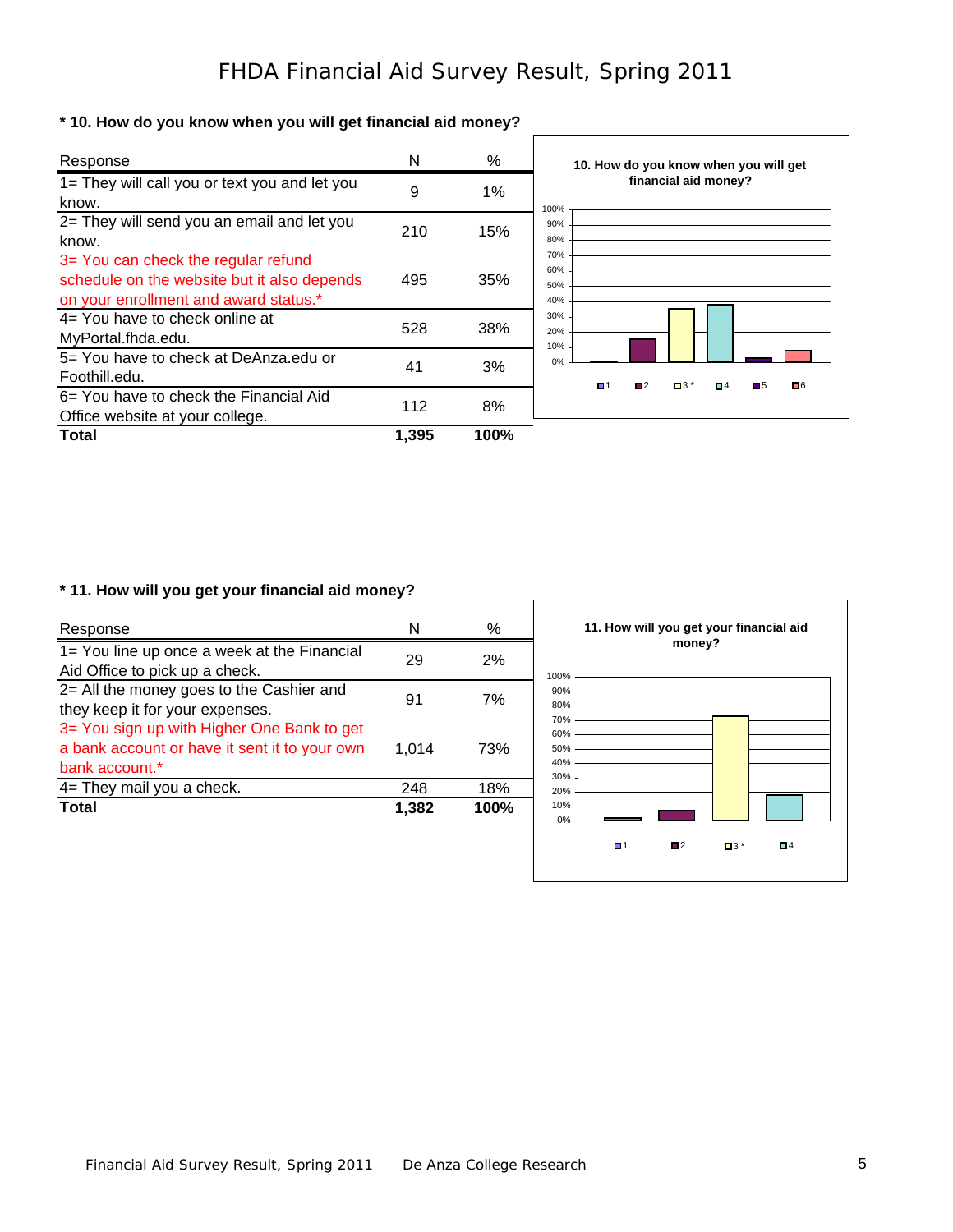$\Gamma$ 

## **\* 12. How do you know how much you will be getting?**

| Response                                                                           | N     | %     | 12. How do you know how much<br>you will be getting?                                               |
|------------------------------------------------------------------------------------|-------|-------|----------------------------------------------------------------------------------------------------|
| 1= They will call you or text you and let you<br>know.                             | 5     | $0\%$ | 100%                                                                                               |
| 2= They will send you an email and let you<br>know.                                | 138   | 10%   | 90%<br>80%<br>70%                                                                                  |
| 3= You check online at MyPortal.fhda.edu to<br>see the disbursement dates.         | 773   | 56%   | 60%<br>50%<br>40%                                                                                  |
| 4= You have to check at DeAnza.edu or<br>Foothill.edu.                             | 56    | 4%    | 30%<br>20%                                                                                         |
| 5 = You have to check the Financial Aid<br>Office website at your college.         | 103   | 7%    | 10%<br>0%                                                                                          |
| 6= It depends on your enrollment level but<br>your award will show the FT amount.* | 315   | 23%   | $\blacksquare$<br>$\blacksquare$ 3<br>$\blacksquare$ 6 *<br>Π4<br>$\blacksquare$<br>$\blacksquare$ |
| Total                                                                              | 1.390 | 100%  |                                                                                                    |

# **\* 13. How do you stay eligible for aid if you are going full-time?**

| Response                                                                                                                                   | N     | $\%$ | 13. How do you stay eligible for aid                               |
|--------------------------------------------------------------------------------------------------------------------------------------------|-------|------|--------------------------------------------------------------------|
| 1= You have to pass all your classes with a<br>C or better so you cannot take P/NP classes.                                                | 318   | 23%  | if you are going full-time?<br>100%                                |
| 2= You have to earn 10 units each quarter<br>no matter the GPA.                                                                            | 77    | 6%   | 90%<br>80%<br>70%                                                  |
| 3= You have to have a 2.0 GPA overall so<br>you can get a D or F sometimes.                                                                | 222   | 16%  | 60%<br>50%                                                         |
| 4= You have to pass 10 units each quarter<br>with a C average for both the quarter and<br>cumulative.*                                     | 659   | 48%  | 40%<br>30%<br>20%<br>10%                                           |
| 5= As long as you pass most of your classes<br>most of the time and still need the money<br>you can get financial aid as long as it takes. | 107   | 8%   | 0%<br>$\Box$ 1<br>$\blacksquare$<br>$\blacksquare$ 3<br>П5<br>П4 ° |
| Total                                                                                                                                      | 1,383 | 100% |                                                                    |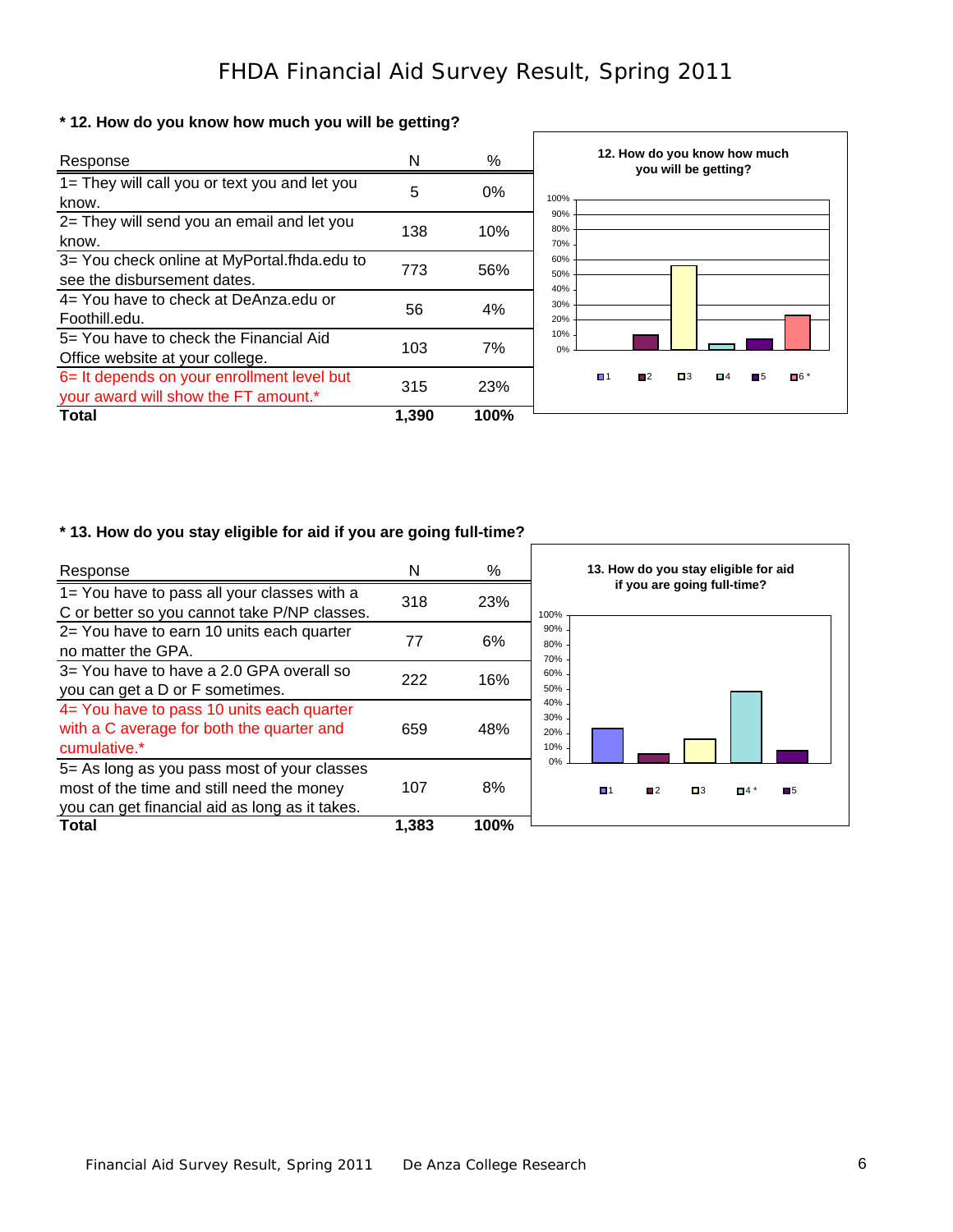### **\* 14. How can I lose eligibility for aid?**

| Response                                                                                  | N     | ℅    |
|-------------------------------------------------------------------------------------------|-------|------|
| 1= Don't enroll in classes at your college.                                               | 279   | 20%  |
| 2= Get a good job that pays a good salary.                                                | 16    | 1%   |
| 3= Default on a student loan.                                                             | 28    | 2%   |
| 4= Try to get aid at two or more colleges at<br>the same time.                            | 39    | 3%   |
| $5 =$ All of the above.*                                                                  | 796   | 58%  |
| 6= None of the above you can't lose eligibility<br>as long as you still show you need it. | 226   | 16%  |
| Total                                                                                     | 1.384 | 100% |



### **\* 15. How do you know if you are on probation or disqualified?**

| Response                                                                  | N     | %    | 15. How do you know if you are on<br>probation or disqualified?<br>100% |  |  |
|---------------------------------------------------------------------------|-------|------|-------------------------------------------------------------------------|--|--|
| 1= They will call you or text you and let you<br>know.                    | 11    | 1%   |                                                                         |  |  |
| 2= They will send you an email and let you<br>know.                       | 366   | 26%  | 90%<br>80%<br>70%                                                       |  |  |
| 3= They will send you a letter and let you<br>know.                       | 178   | 13%  | 60%<br>50%                                                              |  |  |
| $4=$ You have to check online at<br>MyPortal.fhda.edu.*                   | 741   | 53%  | 40%<br>30%<br>20%                                                       |  |  |
| 5= You have to check at DeAnza.edu or<br>Foothill.edu.                    | 30    | 2%   | 10%<br>0%                                                               |  |  |
| 6= You have to check the Financial Aid<br>Office website at your college. | 60    | 4%   | $\blacksquare$<br>■6<br>■4<br>П 1<br>Π5<br>$\blacksquare$               |  |  |
| Total                                                                     | 1,386 | 100% |                                                                         |  |  |

## **16. Did you list multiple colleges on your FASFA?**

| Response<br>$\sim$ |       | %    |
|--------------------|-------|------|
| Yes                | 777   | 56%  |
| No                 | 616   | 44%  |
| <b>Total</b>       | 1,393 | 100% |

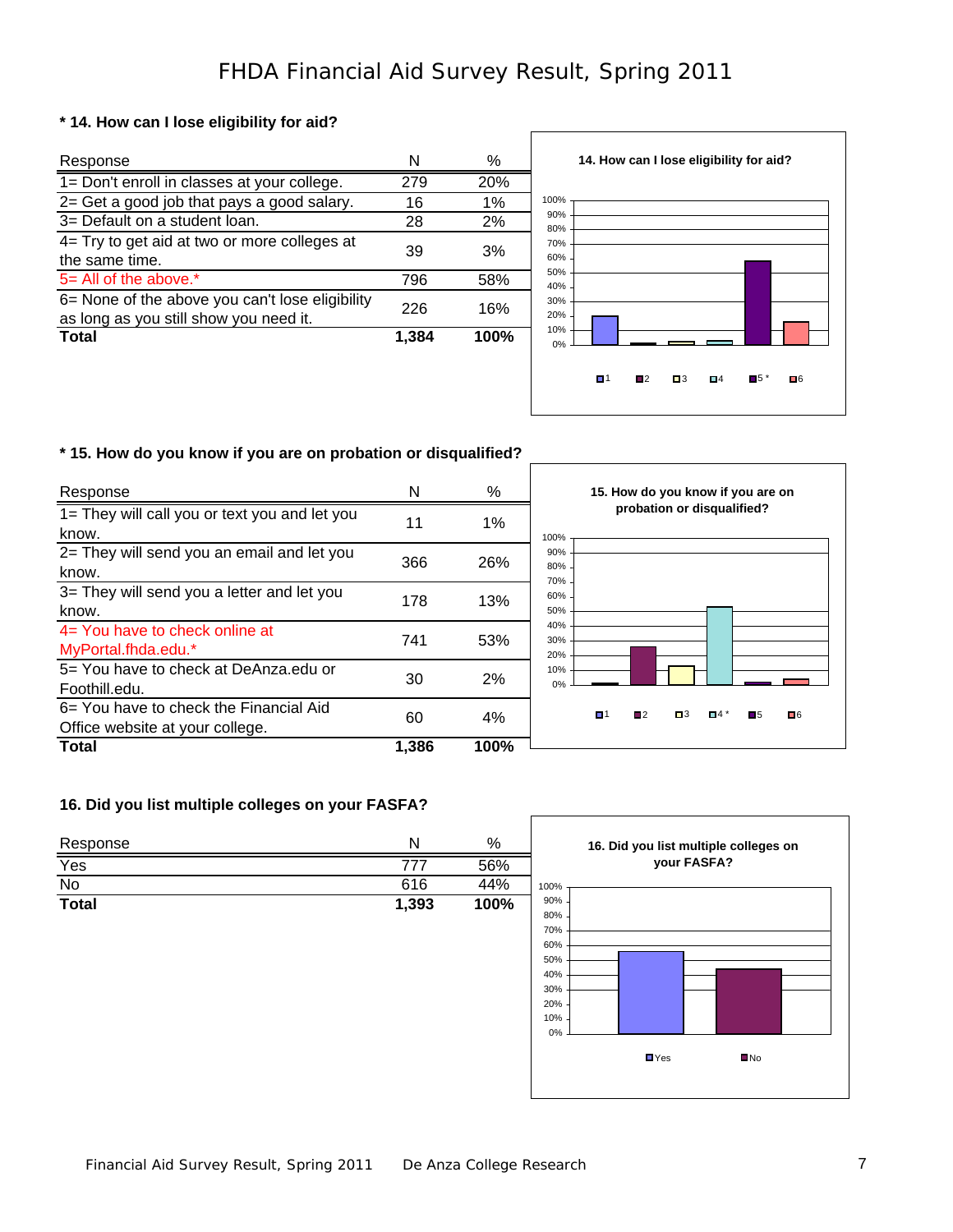### **17. What is the highest education level of either parent?**

| Response             | N     | %    |
|----------------------|-------|------|
| Some high school     | 286   | 21%  |
| High school graduate | 290   | 21%  |
| Some college         | 393   | 28%  |
| College graduate     | 410   | 30%  |
| <b>Total</b>         | 1,379 | 100% |
|                      |       |      |
|                      |       |      |
|                      |       |      |



## **18. Will 2011-12 be your first year at College?**

| Response     | N     | $\%$ | 18. Will 2011-12 be your first year at                                                                       |
|--------------|-------|------|--------------------------------------------------------------------------------------------------------------|
| Yes          | 322   | 23%  | College?                                                                                                     |
| No           | 1,070 | 77%  | 100%                                                                                                         |
| <b>Total</b> | 1,392 | 100% | 90%<br>80%<br>70%<br>60%<br>50%<br>40%<br>30%<br>20%<br>10%<br>0%<br>$\blacksquare$ Yes<br>$\blacksquare$ No |

Г

## **19. Is this year the first time you completed the FAFSA?**

| Response     | N     | %    | 19. Is this year the first time you                                                                   |  |  |
|--------------|-------|------|-------------------------------------------------------------------------------------------------------|--|--|
| Yes          | 408   | 29%  | completed the FAFSA?                                                                                  |  |  |
| No           | 980   | 71%  | 100%                                                                                                  |  |  |
| <b>Total</b> | 1,388 | 100% | 90%<br>80%<br>70%<br>60%<br>50%<br>40%<br>30%<br>20%<br>10%<br>0%<br>$\blacksquare$ Yes<br>$\n  No\n$ |  |  |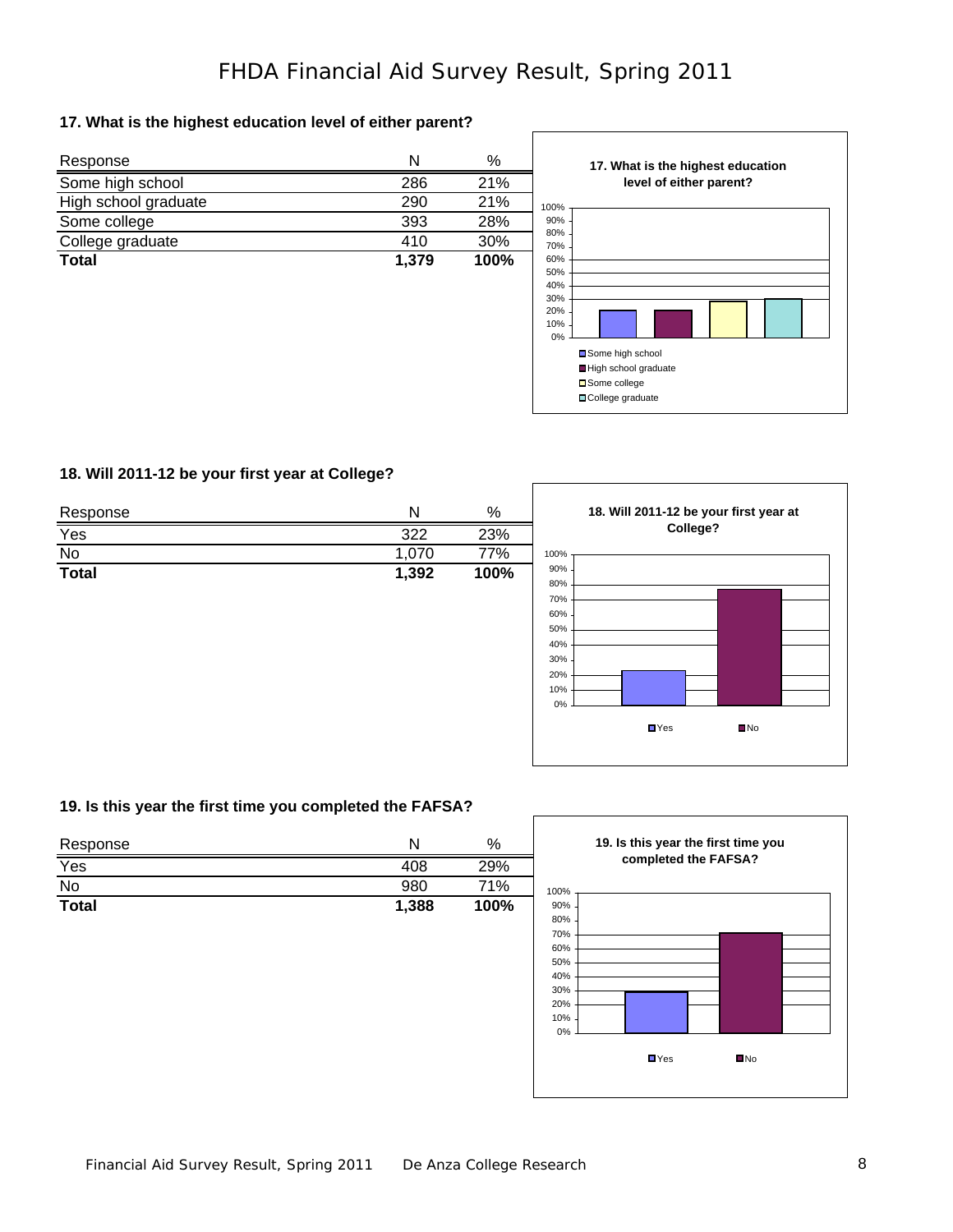|       | 20. Did you know that enrollment fees will be increased next |  |  |  |
|-------|--------------------------------------------------------------|--|--|--|
| year? |                                                              |  |  |  |

| Response         | N     | $\%$ |
|------------------|-------|------|
| $\frac{Yes}{No}$ | 682   | 49%  |
|                  | 704   | 51%  |
| <b>Total</b>     | 1,386 | 100% |
|                  |       |      |
|                  |       |      |
|                  |       |      |
|                  |       |      |
|                  |       |      |
|                  |       |      |
|                  |       |      |
|                  |       |      |
|                  |       |      |



#### **21. What is the zip code where you live?**

| Response             | N     | ℅    |
|----------------------|-------|------|
| <b>Burlingame</b>    | 8     | 1%   |
| Campbell             | 32    | 2%   |
| Cupertino            | 52    | 4%   |
| Fremont              | 14    | 1%   |
| Gilroy               | 3     | 0%   |
| Half Moon Bay        | 2     | 0%   |
| Hayward              | 8     | 1%   |
| Los Altos            | 11    | 1%   |
| Los Gatos            | 10    | 1%   |
| Menlo Park           | 17    | 1%   |
| <b>Milpitas</b>      | 38    | 3%   |
| Morgan Hill          | 7     | 1%   |
| <b>Mountain View</b> | 82    | 6%   |
| Palo Alto            | 64    | 5%   |
| San Francisco        | 15    | 1%   |
| San Jose             | 606   | 46%  |
| San Mateo            | 10    | 1%   |
| Santa Clara          | 58    | 4%   |
| Saratoga             | 6     | 0%   |
| Sunnyvale            | 139   | 10%  |
| <b>Union City</b>    | 12    | 1%   |
| Other                | 133   | 10%  |
| Total                | 1,327 | 100% |